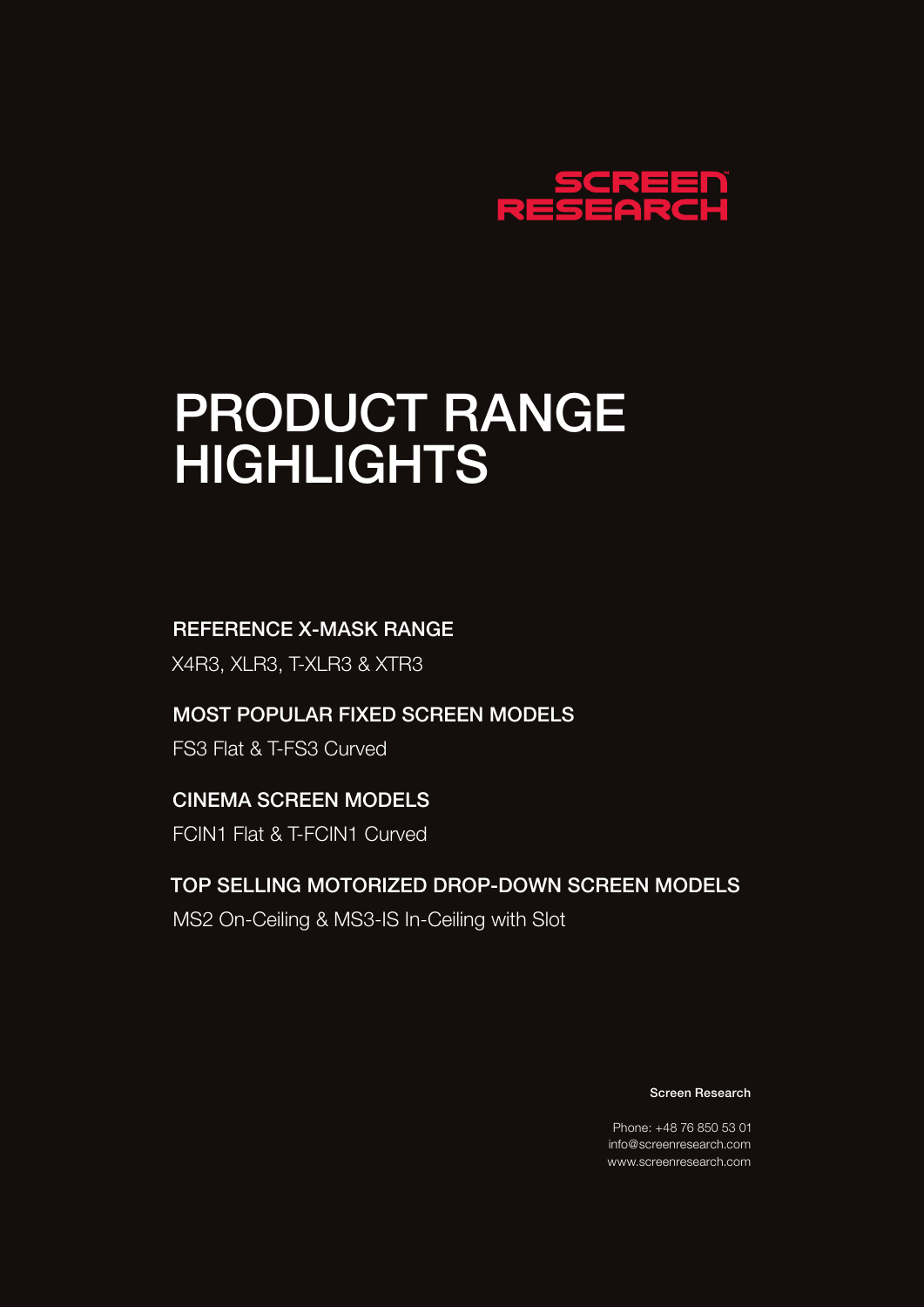### To Cinema Lovers Across The World

Screen Research is a world leading manufacturer of state-of-the-art video projection screens designed mainly for custom home-theater applications, but also for commercial and professional cinema installations. Screen Research's hand-crafted, innovative, European-built screen solutions are engineered to meet even the most challenging design and installation requirements, offering a large choice of customized products, creating the perfect individual cinema experience, every time.

Founded in France back in 2001, Screen Research was acquired in October 2010 by Adeo Group from Italy and all manufacturing activities were transferred by mid-2011 under the company Adeo Screen in Poland, having a building surface of 4,500 square meters (= 48,400 square feet), in very modern and impressive facilities, offering superior innovative technology and production tools.

With the new ownership and management from Screen Research and thank you to the strong financial capabilities now available, additional investments have been made in the manufacturing processes resulting in higher quality products, and by diversifying suppliers, shorter production lead times have also been achieved.

All this has contributed to guarantee a long-term future to our prestigious brand of projections screens. Currently, 45 people are employed by the company in both locations (production facilities and offices in Poland and head-quarters in Italy).

Screen Research has expanded its world-wide presence to more than 50 countries and is targeting additional markets to be added in the near future.

At Screen Research, a rigorous program of continuous development ensures that we stay ahead of the game, bringing the best fabric technology for any application. This is of fundamental importance as the fabric, the surface responsible for the reflection and projection of the image, is the heart of any screen.

We continue to work with the industry's leading certification bodies, like THX and ISF, to achieve reference performance into every aspect of our fabrics.



Screen Research holds several international patents:



- > For the best acoustically transparent materials, which have made our brand world-wide famous thanks to the award-winning ClearPix™ woven fabrics.
- > For our masking system solution.
- > For our floating tab-tensioning system (TFX™).

Finally, Screen Research has one of the best configuration tools of the industry, which is available from our website (www.screenresearch.com/configurator).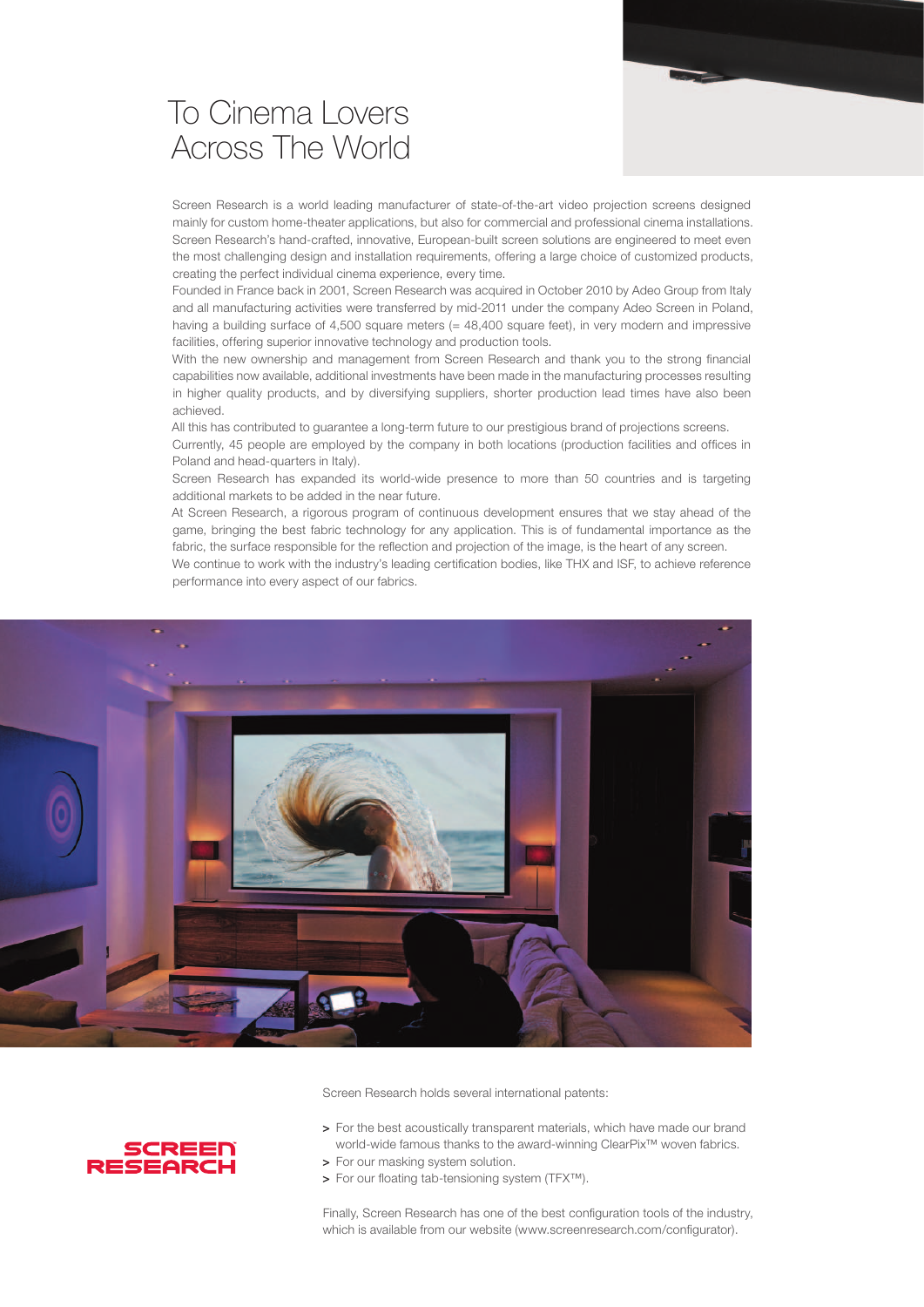

### **Reference** X-Mask Range

Under the flagship Reference X-Mask range, Screen Research has developed a new generation of innovative and technically efficient fixed frame screens with 4-way and 2-way adjustable motorized masking systems, offering a variety of amazing features for the absolute highest possible performance.

With the choice of these flat and curved top-of-the-line screens, Screen Research provides products of unique value for the most demanding customers aiming for uncompromised quality and great style.

#### General Features

- > Frame structure with a smart stiffeners' anchoring system, ensuring stability and fast assembly.
- > Innovative glide masking system, equipped with new carts and new wheels for high-performance bearings, providing extreme noiselessness and smooth movement.
	-
- > Reduced gap between masking and fabric, resulting in no-shadow effect during projection.
- > Flush housing design with hand-crafted superior black velvet frame finish.
- > Optional removal of external housing cover for installation into existing structures.
- > Improved perceived image depth, ideal for projectors with anamorphic technology.
- > THX® certified acoustically transparent masks.
- > E-Grip fabric attachment system for constant tensioning of the projection surface.
- > In their standard configuration, X-Mask screens are fitted with Nice ERA MAT motors. Alternatively, the Nice ERA INN more silent and fast motorization with slow down function is available.
- > A radio-frequency remote control is provided with every screen. If wished, the screens can be controlled also via dedicated interfaces for 12V trigger, RS232 and IP technology.
- > All Screen Research projection surface families (ClearPix, SolidPix, MultiPix, FusionPix and SilverPix) are available with the X-Mask screen range.



#### Flat Fixed Frame Screen with 4-Way Masking System

- > Optional full-closure, for screens up to 160" of image width.
- > Optional leather housing finish from the finest Italian craftsmen, for screens up to 160" of image width.
- > Available standard sizes: from 80" to 260" of image width.
- > Available standard native image ratios: 1.78 (16:9), 2.00 and 2.40.
- > Achievable masked image ratios: from 1.33 to 2.76.

#### X4R3 Screen

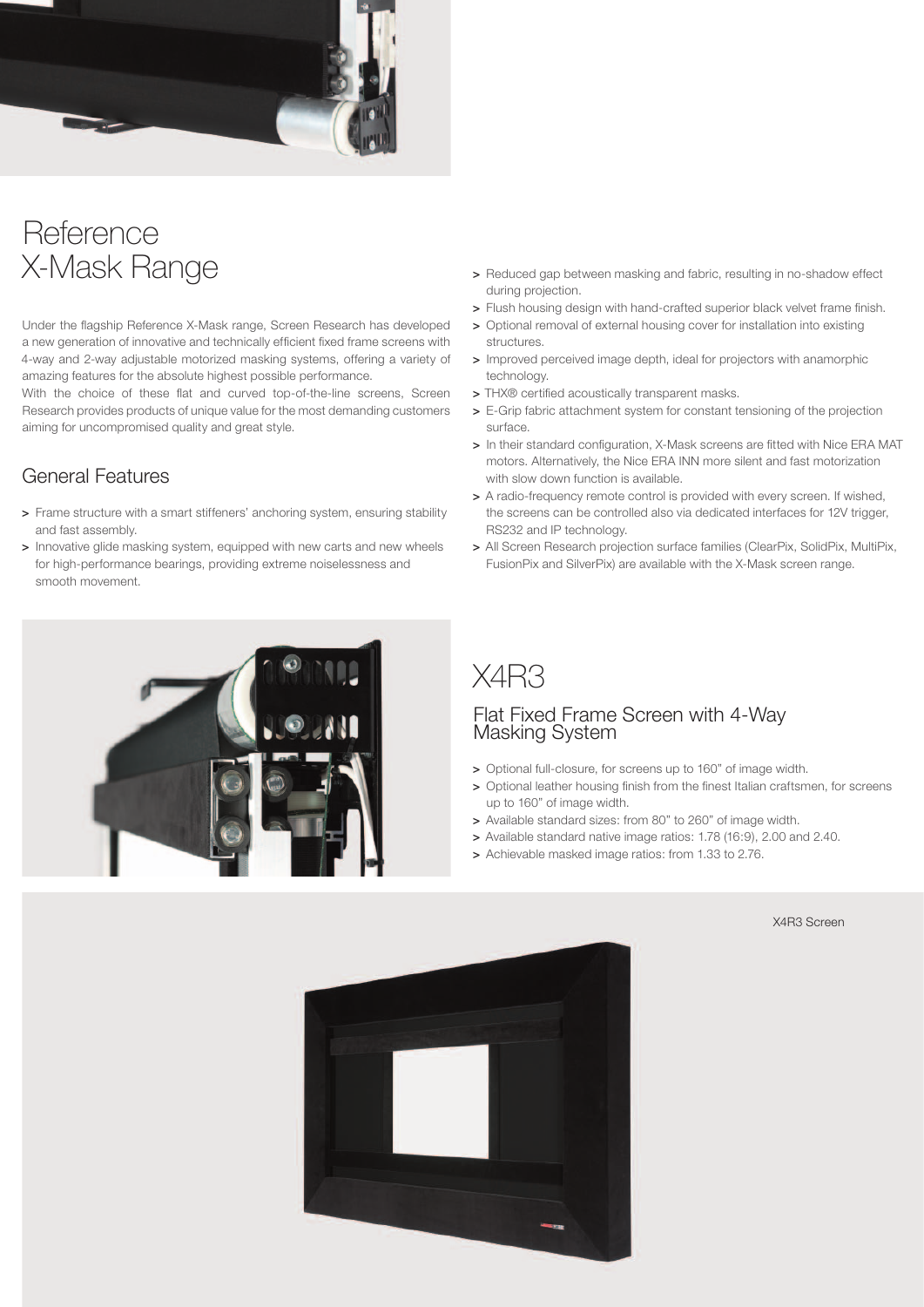

XLR3 Screen

# XLR3 Flat Fixed Frame Screen with 2-Way Lateral Masking System

- > Optional full-closure, for screens up to 160" of image width.
- > Optional leather housing finish from the finest Italian craftsmen, for screens up to 160" of image width.
- > Optional DecorMask allowing to print images on a separate acoustic transparent rolling down surface; so, while the screen is not in use, it can disappear behind a painting or favorite picture. Available for screens up to 160" of image width.
- > Available standard sizes: from 100" to 260" of image width.
- > Available standard native image ratios: 2.35 and 2.40.
- > Achievable masked image ratios: from 1.33 to 2.35, respectively 2.40.



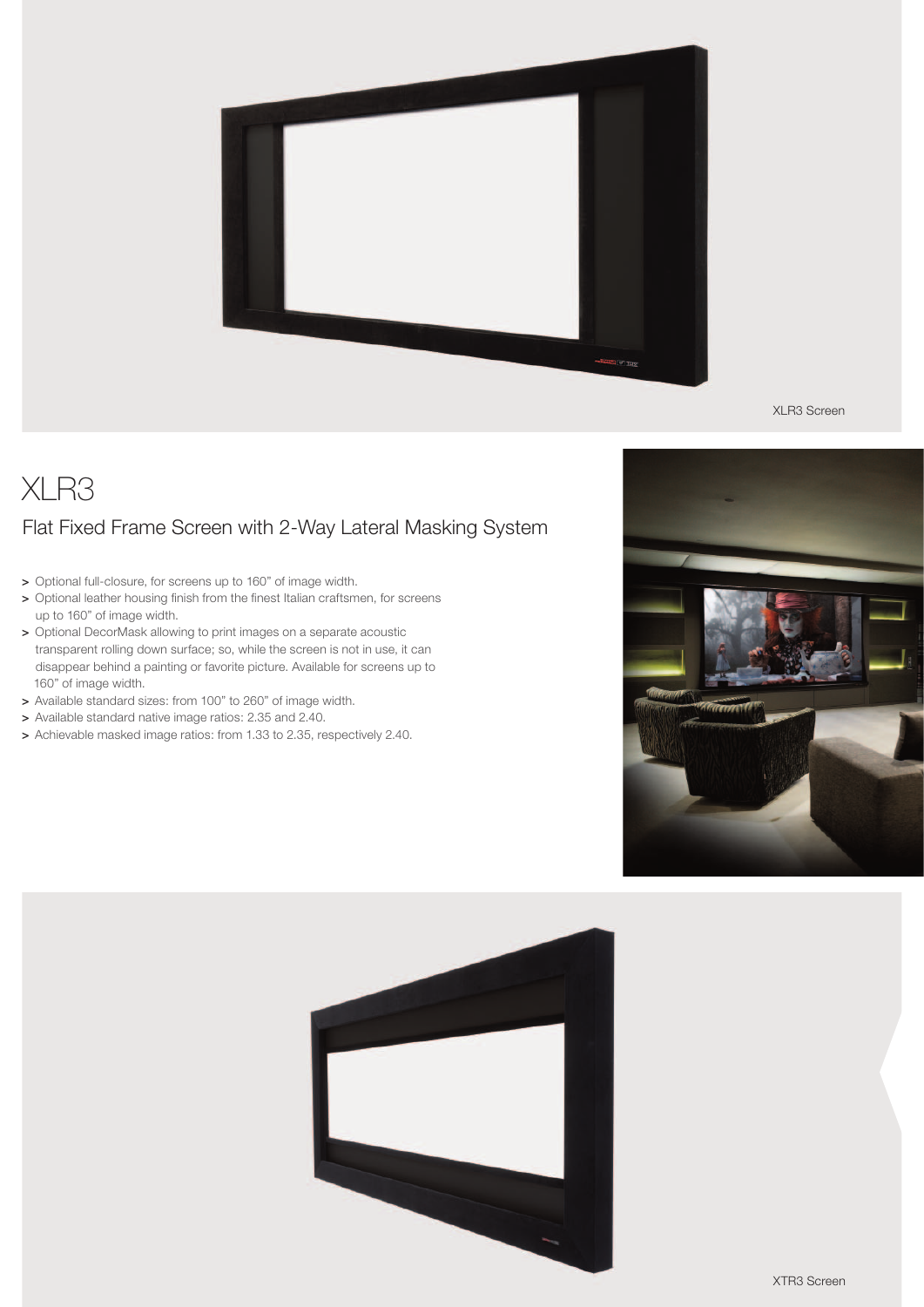

T-XLR3 Screen



# T-XLR3

#### Curved Fixed Frame Screen with 2-Way Lateral Masking System

- > Optional full-closure, for screens up to 160" of image width.
- > Available standard sizes: from 80" to 260" of image width.
- > Available standard native image ratios: 2.35 and 2.40.
- > Achievable masked image ratios: from 1.33 to 2.35, respectively 2.40.



# XTR3 Flat Fixed Frame Screen with 2-Way Top-Bottom Masking System

- > Optional leather housing finish from the finest Italian craftsmen, for screens up to 160" of image width.
- > Available standard sizes: from 100" to 200" of image width.
- > Available standard native image ratio: 1.78 (16:9).
- > Achievable masked image ratios: from 1.78 to 2.40.

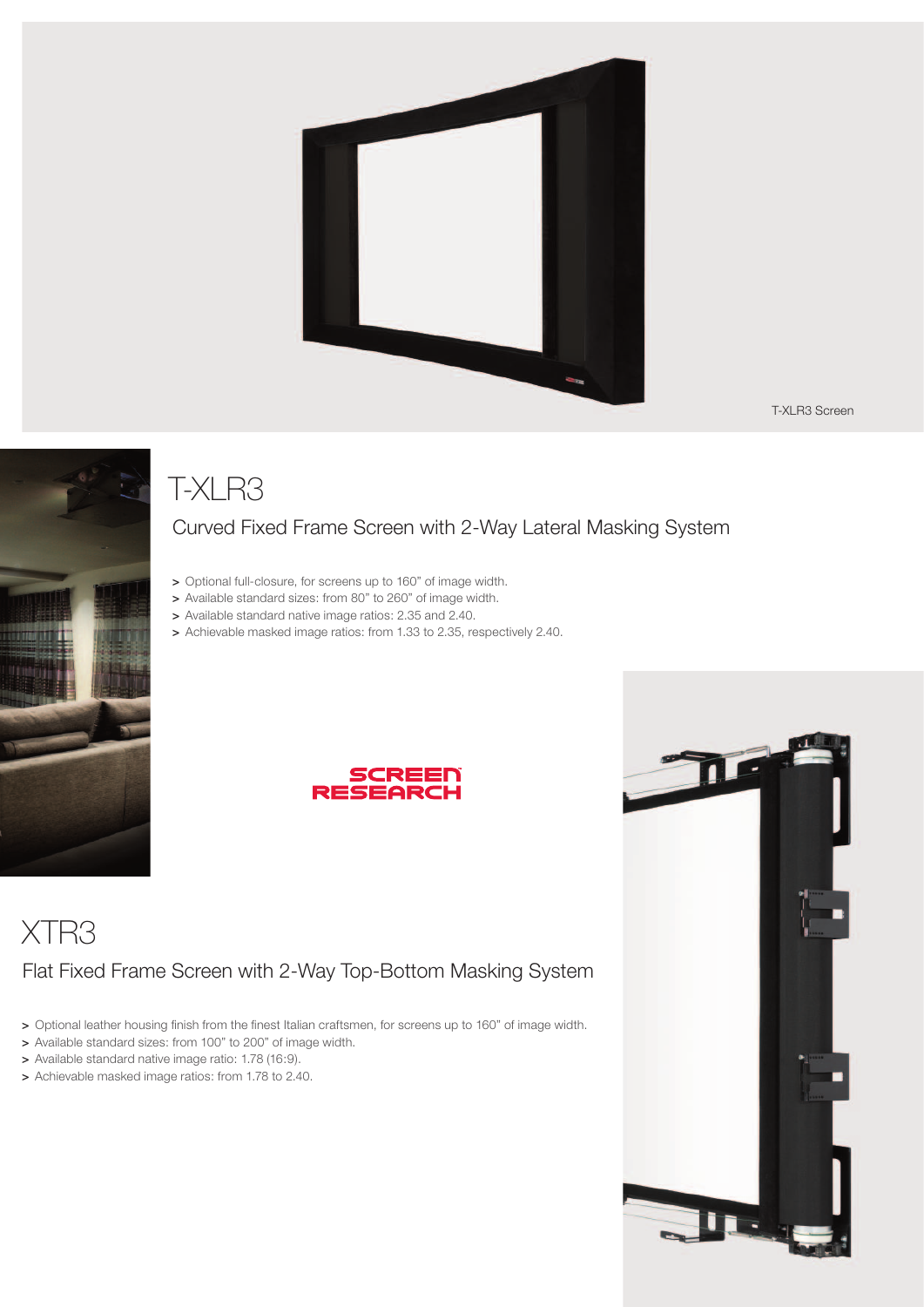

## Most Popular Fixed Screen Models FS3 Flat & T-FS3 Curved

- > Fixed frame with black flock frame finish.
- > E-Grip fabric attachment system for constant tensioning of the projection surface.
- > Improved perceived image depth.
- > All Screen Research projection surface families (ClearPix, SolidPix, MultiPix, FusionPix and SilverPix) are available with the FS3 and T-FS3 fixed frame screens.
- > Available standard sizes: from 80" to 280" of image width.
- > Available standard native image ratios: 1.78 (16:9), 2.35 and 2.40.

#### **Note**

Other models such as FSD (fixed screen with ultra-slim black flock frame; available up to 160" of image width; optional LED multicolor RGB strip), FI3 flat frameless screen and T-FI3 curved frameless screen (both available up to 240" of image width), complete our range of fixed screens.

For more details, please visit www.screenresearch.com.



T-FS3 Screen

# Cinema Screen Models

#### FCIN1 Flat & T-FCIN1 Curved

The Cinema range is intended for very large size screens for permanent installations, allowing Screen Research to address and satisfy the demanding needs of the commercial cinemas and auditoriums channel. For the first time, true acoustic transparency is now brought to the professional cinema market, thank you to Screen Research. Our award-winning ClearPix woven acoustic transparent screen materials allow the latest immersive audio systems to finally reach their full audio quality potential, while eliminating completely the necessity for any EQ compensation of the loudspeakers that are placed behind the screen. ClearPix materials are also completely free of any laser speckle effect, thanks to their particular woven structure and composition. Nevertheless, also other Screen Research fabric families are available with these screen models.

The Cinema FCIN1 and T-FCIN1 screens come with a special frame studied for great stability and easy fastening operation. A strong elastic fixing system has been developed to stretch the fabric over the aluminum profile. This gives to the Cinema FCIN1 and T-FCIN1 screens a sober but at the same time elegant design. For the ultimate cinema experience, we strongly recommend choosing our famous THX and ISF certified ClearPix woven truly acoustic transparent fabrics. Due to their patented and high-tech structure with glass particles, ClearPix fabrics will remain perfectly stretched and planar in time. All projection surfaces are welded vertically with a new technique that makes them invisible from the audience viewing point.

- > The following Screen Research projection surface families are available with the Cinema FCIN1 and T-FCIN1 screen models: ClearPix, SolidPix, FusionPix and SilverPix.
- > Available standard sizes: from 250" to 900" of image width.
- > Available standard native image ratios: 1.78 (16:9), 1.89, 2.35, 2.37, 2.39 and 2.40.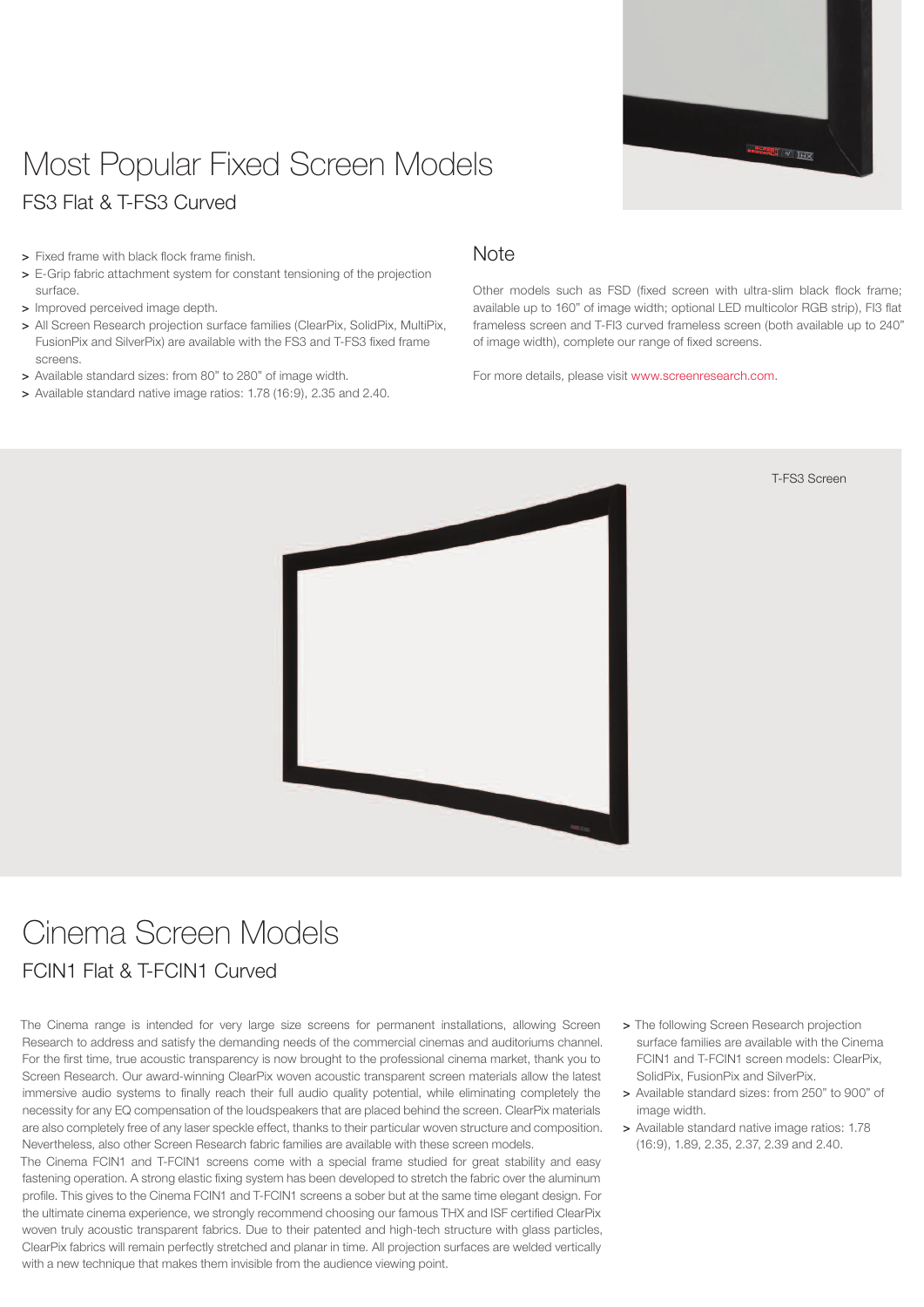



# Top Selling Motorized Drop-Down Screen Models

MS2 On-Ceiling & MS3-IS In-Ceiling with Slot

- > Patented TFX™ floating tab-tensioning system.
- > Smooth, quiet and durable operation with thermal overload protection.
- > The MS2 and MS3-IS motorized drop down screens are fitted with Somfy standard motors.
- > Available projection surface families: ClearPix, FusionPix, MultiPix and SolidPix.
- > Available standard sizes: from 80" to 160" of image width.
- > Available standard native image ratios: 1.78 (16:9) and 2.35.
- > Available standard screen drops: 10" with format 1.78 (16:9) and 20" with format 2.35. Longer screen drops are available as an option.
- > A wall switch is included with every screen. Different motor control system interfaces are available to drive the screens depending on the chosen technology: 12V trigger, RS232, low voltage relay, IR, radio frequency or IP.
- > Optional reverse roll (inverted roller and fabric mounting).

#### **Note**

In our motorized on-ceiling and in-ceiling drop-down screen range you will find several models with masking options (top, lateral or top and lateral), as well as a multi-format on-ceiling screen and an in-ceiling model with trap-door.

For more details, please visit www.screenresearch.com.